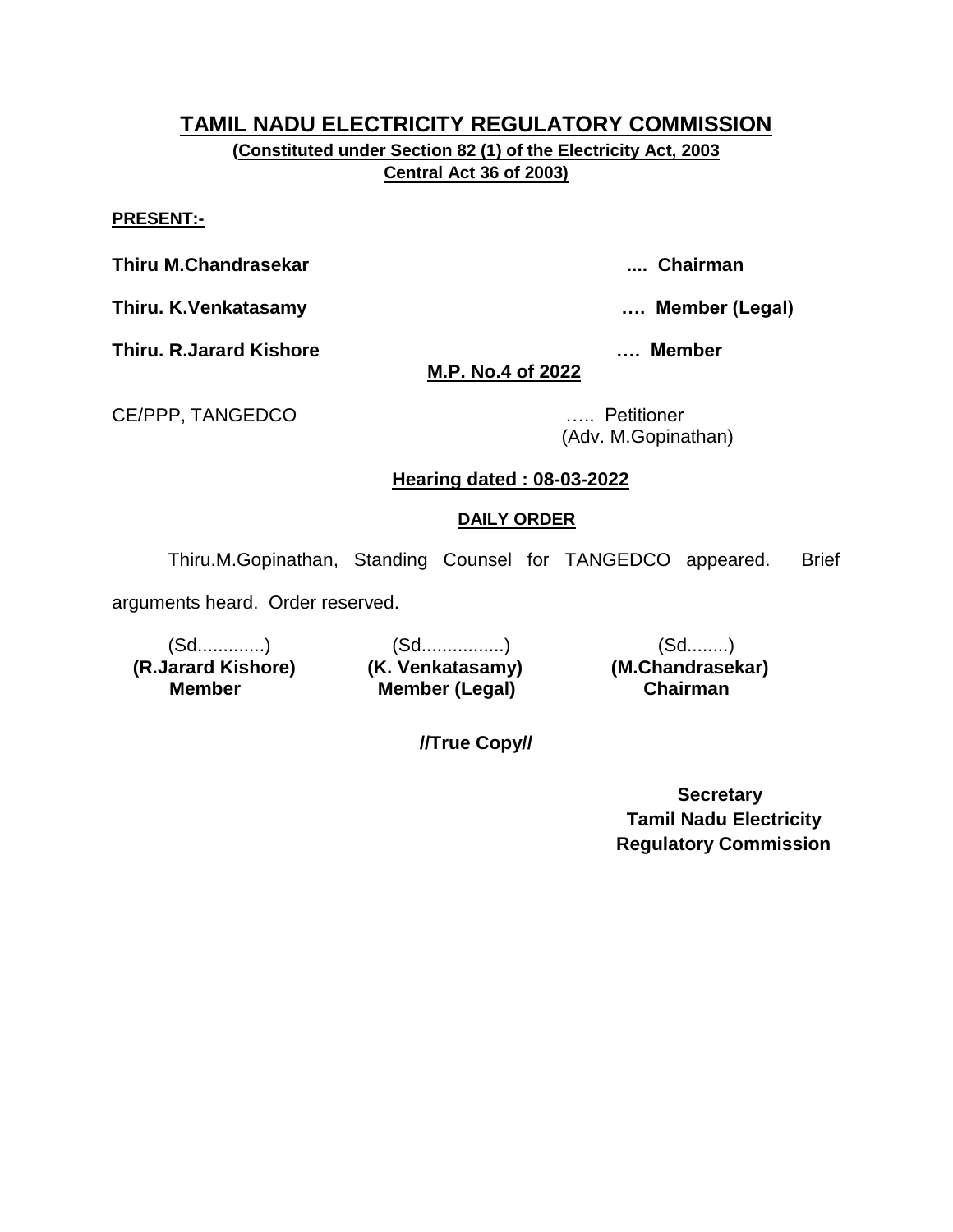# **TAMIL NADU ELECTRICITY REGULATORY COMMISSION (Constituted under Section 82 (1) of the Electricity Act, 2003 Central Act 36 of 2003)**

#### **PRESENT:-**

**Thiru M.Chandrasekar .... Chairman**

**Thiru. K.Venkatasamy …. Member (Legal)**

**Thiru. R.Jarard Kishore …. Member** 

**M.P. No.5 of 2022**

CFC/Regulatory Cell, TANGEDCO ….. Petitioner

(Adv. M.Gopinathan)

### **Hearing dated : 08-03-2022**

#### **DAILY ORDER**

Thiru.M.Gopinathan, Standing Counsel for TANGEDCO appeared. Brief arguments of all sides heard. Thiru.S.P.Parthasarathy, Advocate appeared and submitted his views on behalf of Tamil Nadu Spinning Mills Association (TASMA). Thiru.Rahul Balaji, Advocate appeared on behalf of stakeholders and submitted that the prayer has to be modified by replacing scheduled quantum with adjusted quantum. Petition admitted. Commission directed TANGEDCO to amend the petition and host it in its website for seeking comments from all stakeholders and further file it before 22.03.2022. The case is adjourned to 22.03.2022 for filing affidavit and for hearing.

 **(R.Jarard Kishore) (K. Venkatasamy) (M.Chandrasekar) Member** 

(Sd.............) (Sd................) (Sd........) **Member (Legal) Chairman** 

**//True Copy//**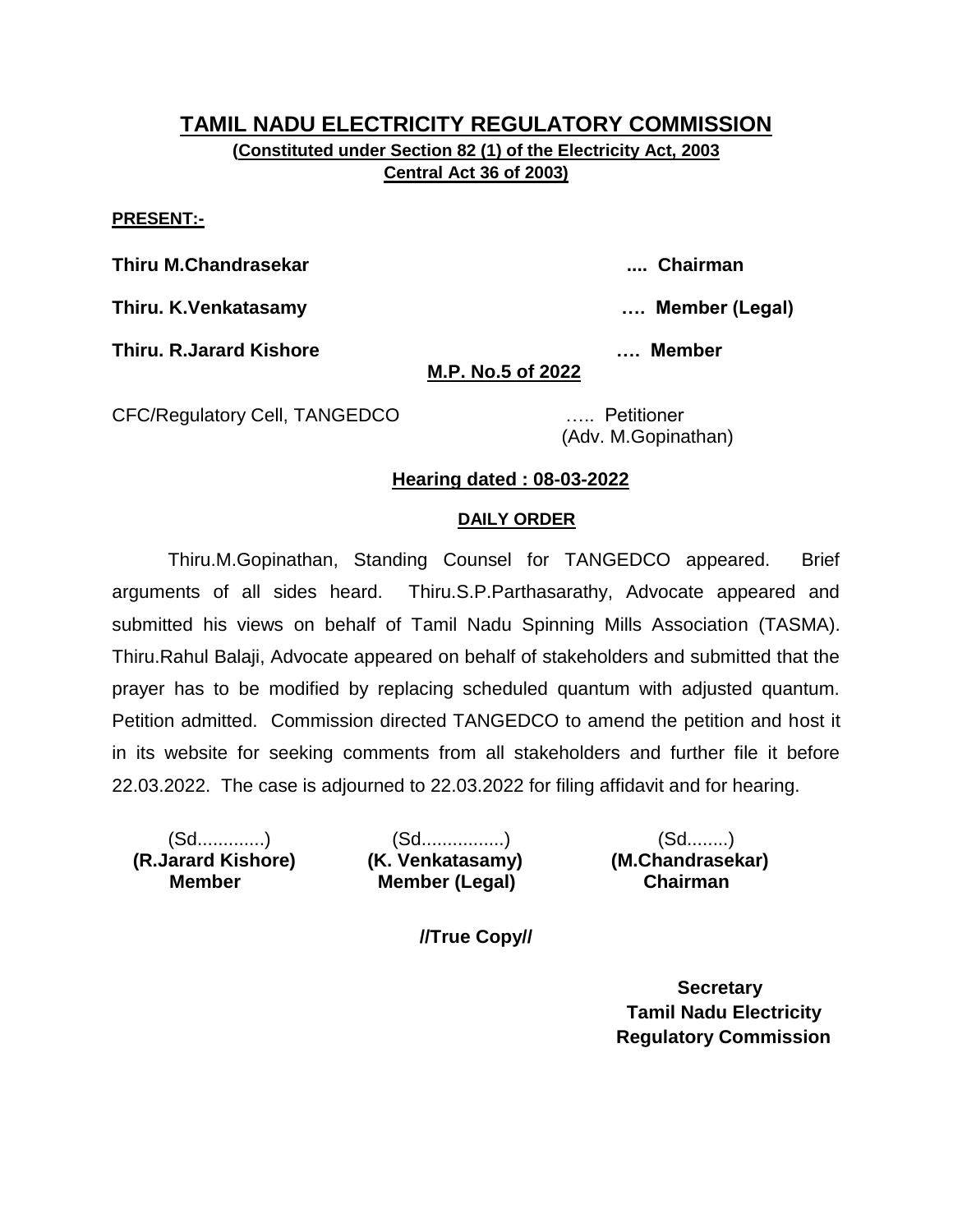**(Constituted under Section 82 (1) of the Electricity Act, 2003 Central Act 36 of 2003)**

#### **PRESENT:-**

**Thiru M.Chandrasekar .... Chairman**

**Thiru. K.Venkatasamy …. Member (Legal)**

**Thiru. R.Jarard Kishore …. Member** 

**M.P. No.6 of 2022**

M/s.Palvai Green Power Pvt. Limited ….. Petitioner

Versus (i) CMD/TANGEDCO & Anr. …. Respondents

(Adv.M.Gopinathan)

(Adv. Veda)

## **Hearing dated : 08-03-2022**

#### **DAILY ORDER**

Thiru.Somasekhar Naidu, Advocate appeared for the petitioner. Thiru.M.Gopinathan, Standing Counsel for TANGEDCO appeared. Brief arguments of the petitioner heard. Petition admitted. The case is adjourned to 29.03.2022 for filing counter.

 **(R.Jarard Kishore) (K. Venkatasamy) (M.Chandrasekar) Member** 

(Sd.............) (Sd................) (Sd........) **Member (Legal) Chairman** 

**//True Copy//**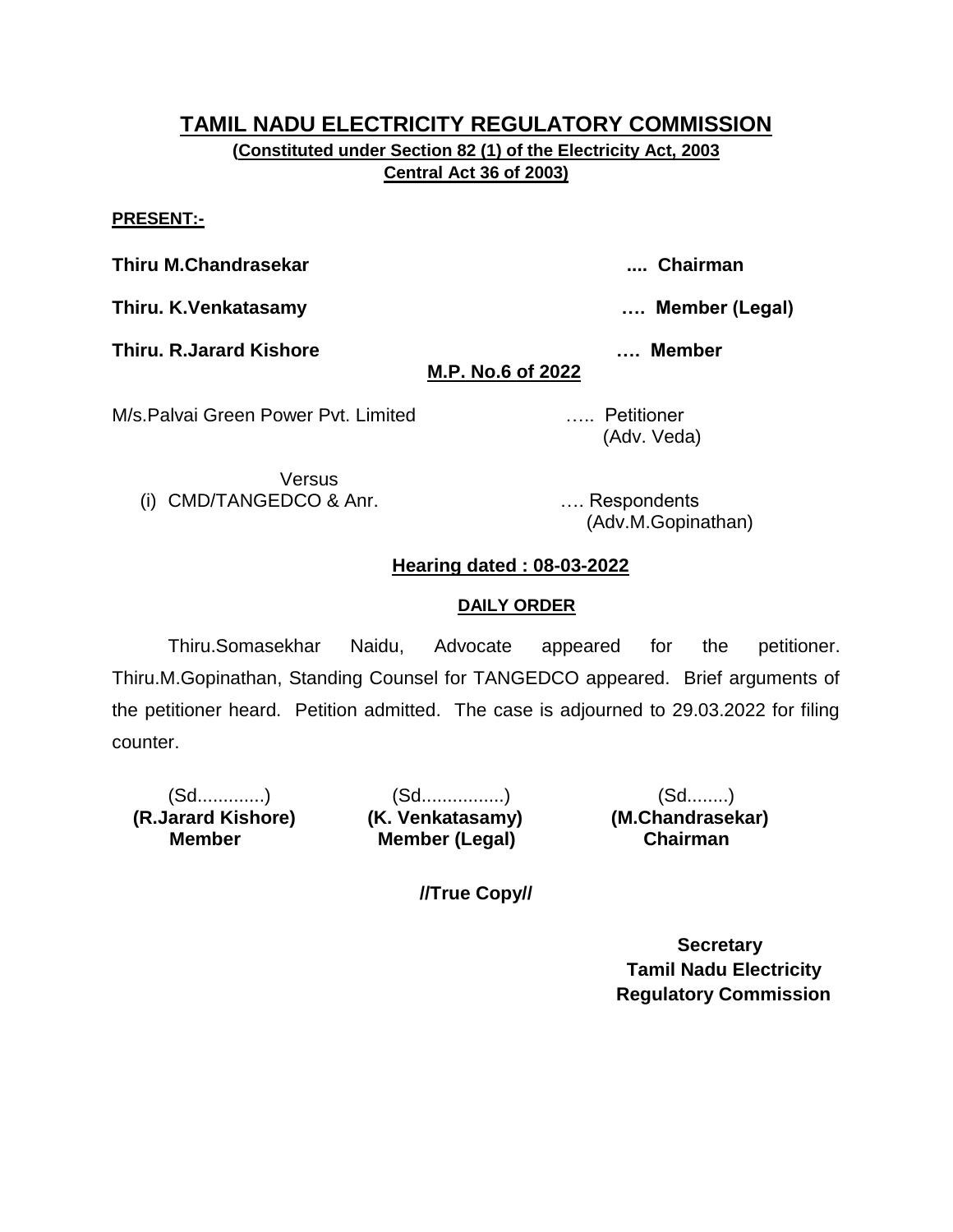**(Constituted under Section 82 (1) of the Electricity Act, 2003 Central Act 36 of 2003)**

#### **PRESENT:-**

**Thiru M.Chandrasekar .... Chairman**

**Thiru. K.Venkatasamy …. Member (Legal)**

**Thiru. R.Jarard Kishore …. Member** 

# **M.P. No.7 of 2022**

Thiru.M.Xavier, Tuticorin ….. Petitioner

(Rep. by Thiru.S.Neelakanta Pillai)

Versus (i) CMD/TANGEDCO & Anr.

(ii) MD/TANTRANSCO …… Respondents

 (Adv.M.Gopinathan for TANGEDCO & Adv.V.Anil Kumar for TANTRANSCO)

## **Hearing dated : 08-03-2022**

### **DAILY ORDER**

Thiru.S.Neelakanta Pillai represented the petitioner. Thiru.M.Gopinathan, Standing Counsel for TANGEDCO appeared. Brief arguments of the petitioner heard. Petition admitted. Counter to be filed in 15 days. Both TANGEDCO and TANTRANSCO to file counter. Petitioner to serve copies on all respondents. The case is adjourned to 29.03.2022 for filing counter by TANGEDCO & TANTRANSCO.

 **(R.Jarard Kishore) (K. Venkatasamy) (M.Chandrasekar) Member** 

(Sd.............) (Sd................) (Sd........) **Member (Legal) Chairman** 

**//True Copy//**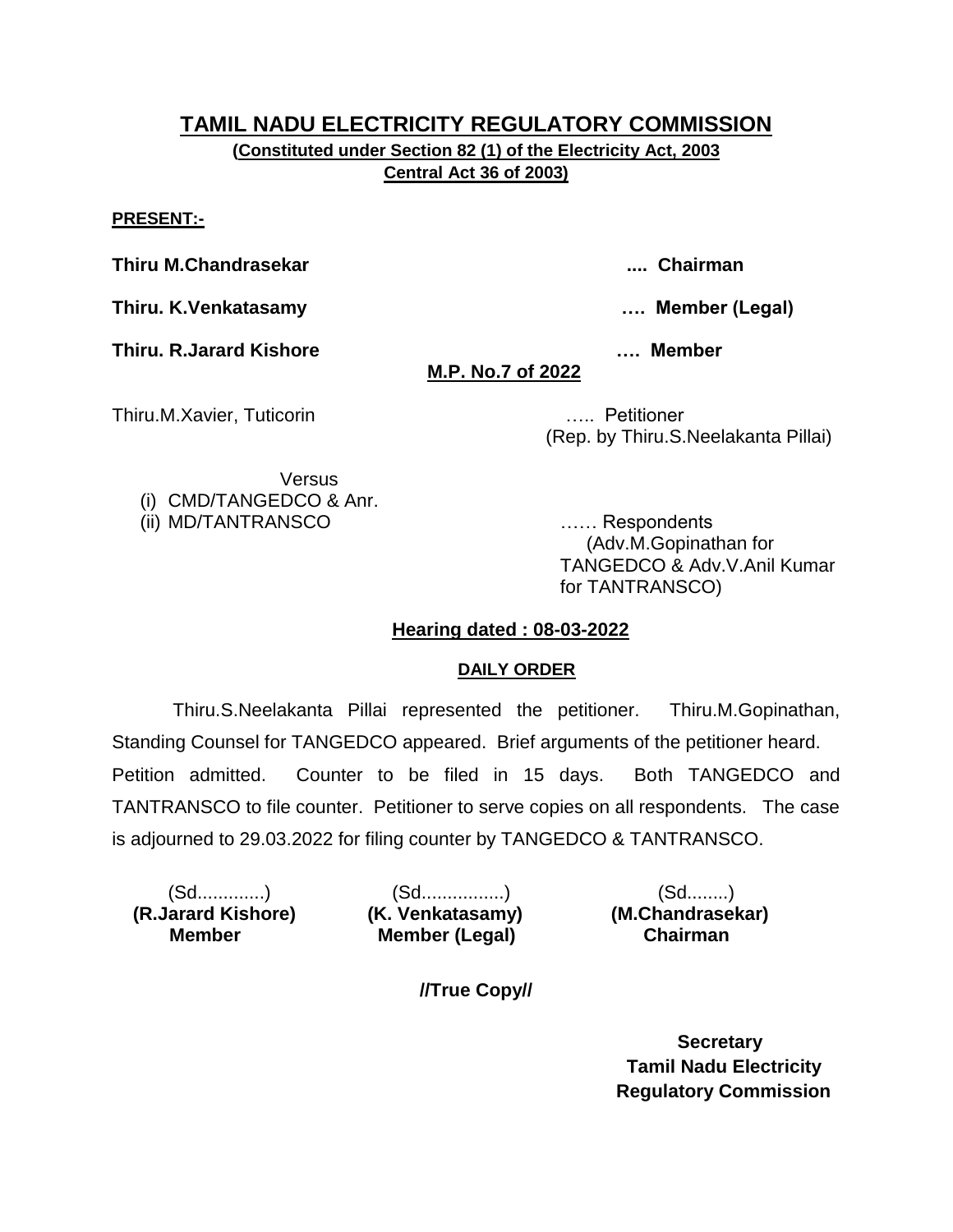**(Constituted under Section 82 (1) of the Electricity Act, 2003 Central Act 36 of 2003)**

**PRESENT:-**

**Thiru M.Chandrasekar .... Chairman**

**Thiru. K.Venkatasamy …. Member (Legal)**

**Thiru. R.Jarard Kishore …. Member** 

**I.A.No.1 of 2022 & R.P. No.1 of 2022 In M.P.No.2 of 2021 & Ors.**

CE/Commercial, TANGEDCO ….. Petitioner

(Thiru.Richardson Wilson, Addl.Government Pleader)

Versus (i) Tmt. Tara Murali & ors. ….. Respondents

(Adv. Arun Anbumani for R-1, Adv.R.S.Pandiyaraj for R-2 to R-6 & Adv.Rahul Balaji for R-7)

# **Hearing dated : 08-03-2022 DAILY ORDER**

Thiru.Richardson Wilson, Additional Government Pleader appeared for TANGEDCO. Ms.Madhumitha Nataraj, Junior to Thiru.Arun Anbumani, Advocate appeared for R-1. Thiru.S.P.Parthasarathy, Advocate appeared for R-2 to R-6. Thiru.Rahul Balaji, Advocate appeared for R-7. The counsel for R-1 sought time for filing counter. The counsel for R-2 to R-6 submitted that the counter affidavit would be filed today. Commission directed TANGEDCO to effect the service connection without any delay as per the prevailing orders. The counsel for TANGEDCO undertook to effect service connection without any delay as directed by the Commission. The case is adjourned to 22.03.2022 for filing counter on the admissibility of the petition.

 **(R.Jarard Kishore) (K. Venkatasamy) (M.Chandrasekar) Member** 

(Sd.............) (Sd................) (Sd........) **Member (Legal) Chairman** 

**//True Copy//**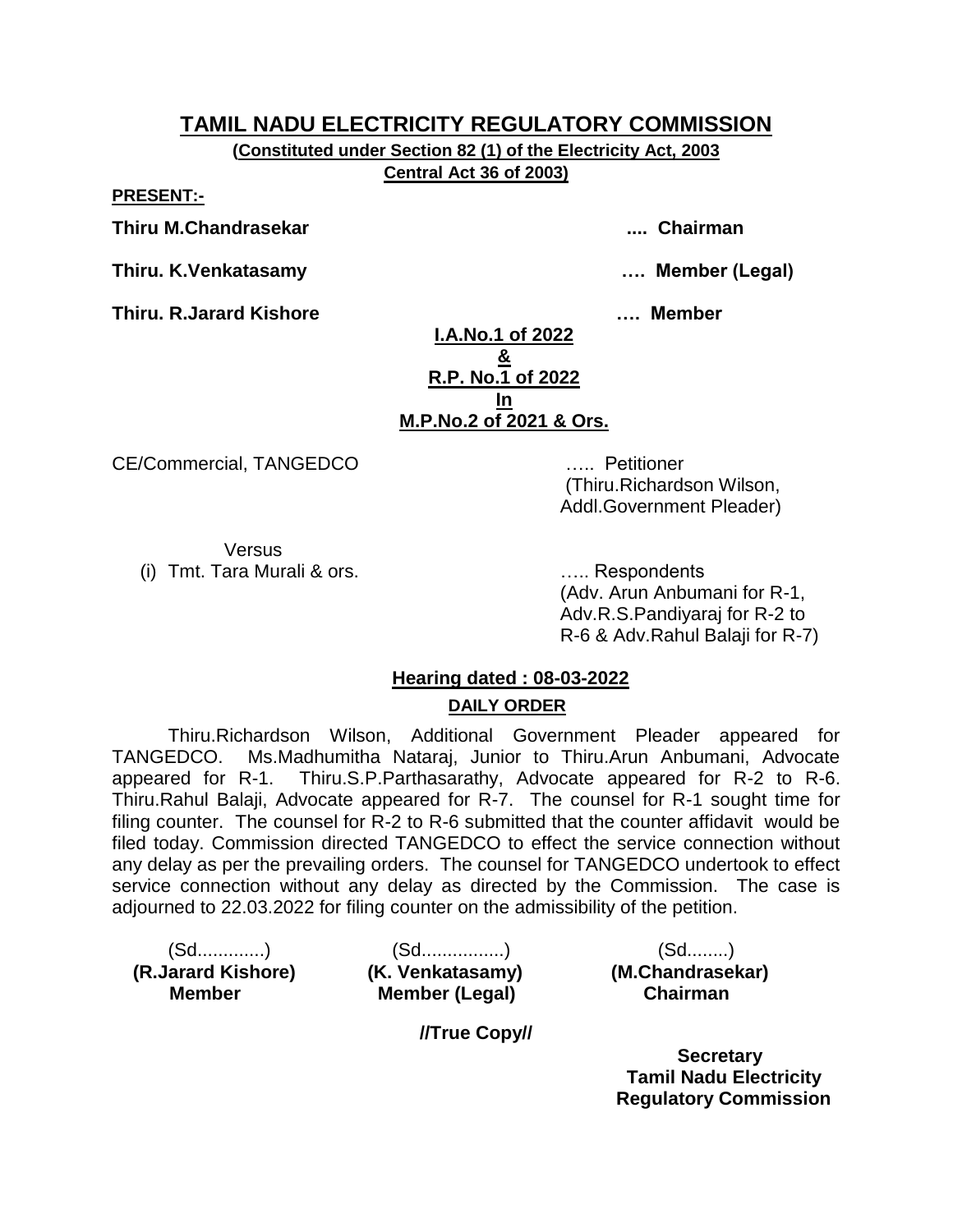**(Constituted under Section 82 (1) of the Electricity Act, 2003 Central Act 36 of 2003)**

**PRESENT:-**

**PRESENT:-**

**Thiru M.Chandrasekar .... Chairman**

**Thiru. K.Venkatasamy …. Member (Legal)**

**Thiru. R.Jarard Kishore …. Member** 

**D.R.P.No.3 of 2022**

M/s.OPG Power Generation Pvt. Limited ….. Petitioner

(Adv.Tanya Kapoor)

Versus (i) CMD/TANGEDCO & Ors. … Respondents

(Adv.M.Gopinathan)

# **Hearing dated : 08-03-2022**

## **DAILY ORDER**

Ms.Tanya Kapoor, Advocate appeared for the petitioner. Thiru.M.Gopinathan, Standing Counsel for TANGEDCO appeared and submitted that the counter is to be filed only by TANTRANSCO and not by TANGEDCO. Thiru.V.Anil Kumar, Standing Counsel for TANTRANSCO appeared. The counsel for the petitioner has prayed to expedite the filing of counter affidavit before the next hearing and also prayed to list this next week. Commission directed TANGEDCO and TANTRANSCO to file their counter affidavit before 15.03.2022. The case is adjourned to 15.03.2022 for filing counter by TANGEDCO and TANTRANCO.

 **(R.Jarard Kishore) (K. Venkatasamy) (M.Chandrasekar) Member** 

(Sd.............) (Sd................) (Sd........) **Member (Legal) Chairman** 

**//True Copy//**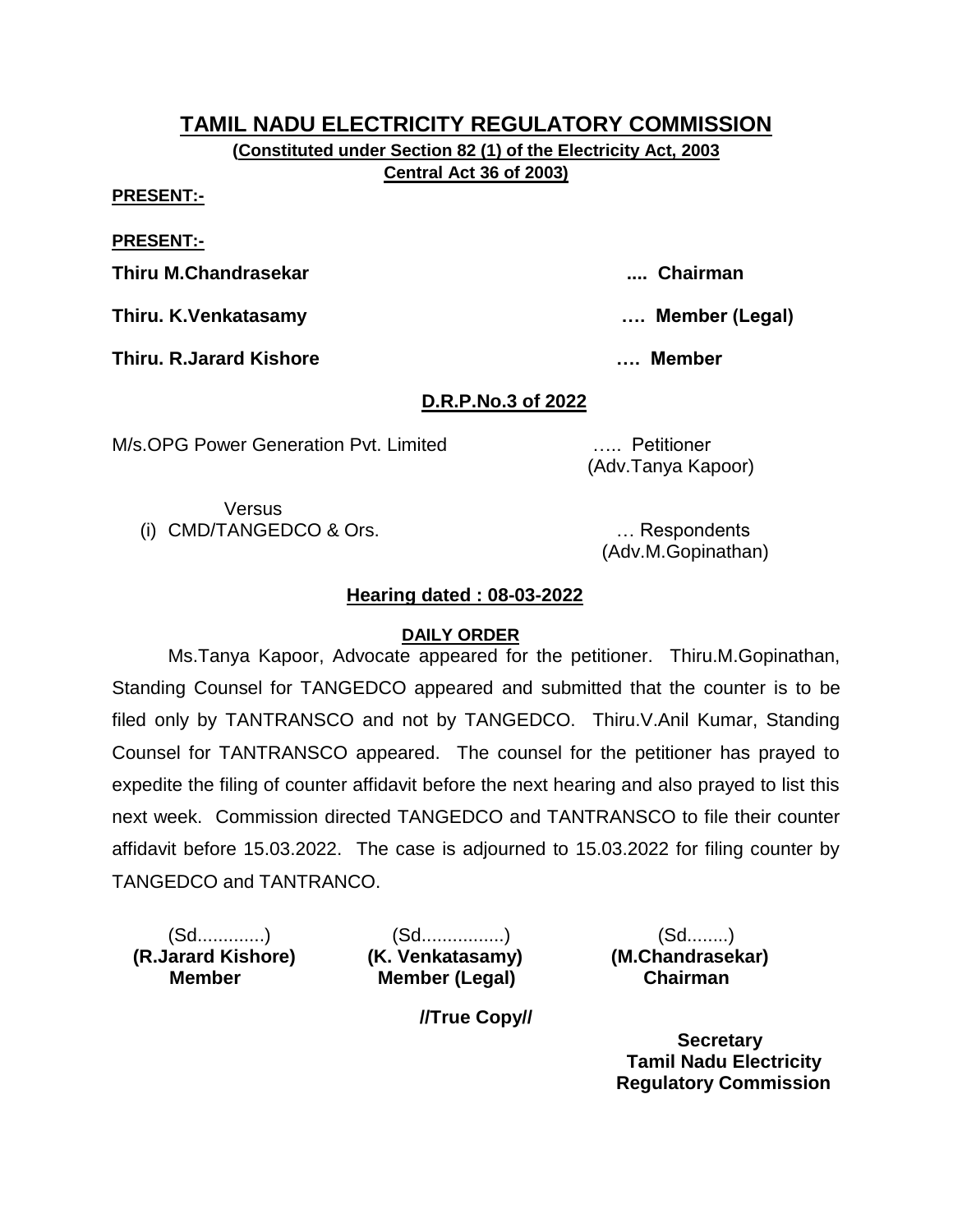**(Constituted under Section 82 (1) of the Electricity Act, 2003 Central Act 36 of 2003)**

**PRESENT:-**

**Thiru M.Chandrasekar .... Chairman**

**Thiru. K.Venkatasamy …. Member (Legal)**

**Thiru. R.Jarard Kishore …. Member** 

**I.A.No.1 of 2021 & R.P.No.8 of 2021 in D.R.P. No.18 of 2013**

CFC/Deposits & Documentation, TANGEDCO ….. Petitioner

Versus

# **Hearing dated : 08-03-2022**

### **DAILY ORDER**

Thiru.Richardson Wilson, Additional Government Pleader appeared for TANGEDCO and filed rejoinder. The Advocate from M/s.S.Ramasubramaniam & Associates appeared for Respondent. At the request of the petitioner side, the case is adjourned to 22.03.2022 for arguments.

 **(R.Jarard Kishore) (K. Venkatasamy) (M.Chandrasekar) Member** 

(Sd.............) (Sd................) (Sd........) **Member (Legal) Chairman** 

**//True Copy//**

 **Secretary Tamil Nadu Electricity Regulatory Commission**

 (Thiru.Richardson Wilson, Addl.Govt.Pleader)

M/s.ITC Limited **M/s.ITC** Limited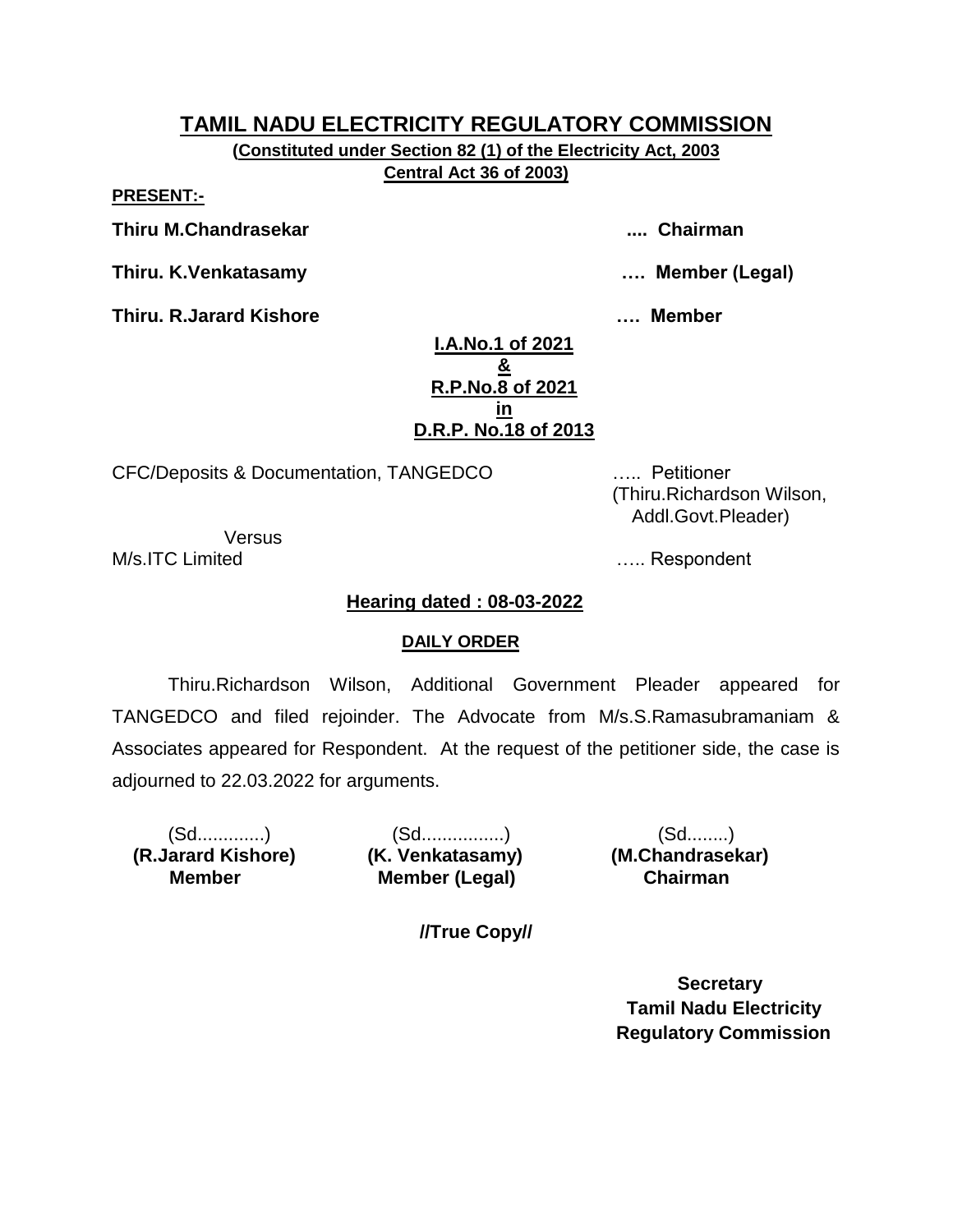**(Constituted under Section 82 (1) of the Electricity Act, 2003 Central Act 36 of 2003)**

**PRESENT:-**

**Thiru M.Chandrasekar .... Chairman**

**Thiru. K.Venkatasamy …. Member (Legal)**

**Thiru. R.Jarard Kishore …. Member** 

## **M.P. No.48 of 2021**

CE/PPP, TANGEDCO ….. Petitioner

(Adv. M.Gopinathan)

Adv.Ashwin Ramanathan on behalf of M/s.Manikaran Power Ltd & M/s.Sai Wardha Power Generation Pvt. Ltd as **Intervenors** 

## **Hearing dated : 08-03-2022**

## **DAILY ORDER**

Thiru.M.Gopinathan, Standing Counsel for TANGEDCO appeared and filed affidavit. Thiru.Ashwin Ramanathan, Advocate appeared on behalf of M/s.Manikaran Power Limited and M/s.Sai Wardha Power Generation Pvt. Limited as Intervenors and sought to file objections on deviations from guidelines. He further submitted that trading licensees have been excluded from participation in the bidding. Brief arguments heard. The case is adjourned to 22.03.2022 for filing objections by the two intervenors and for further hearing.

 **(R.Jarard Kishore) (K. Venkatasamy) (M.Chandrasekar) Member** 

(Sd.............) (Sd................) (Sd........) **Member (Legal) Chairman** 

**//True Copy//**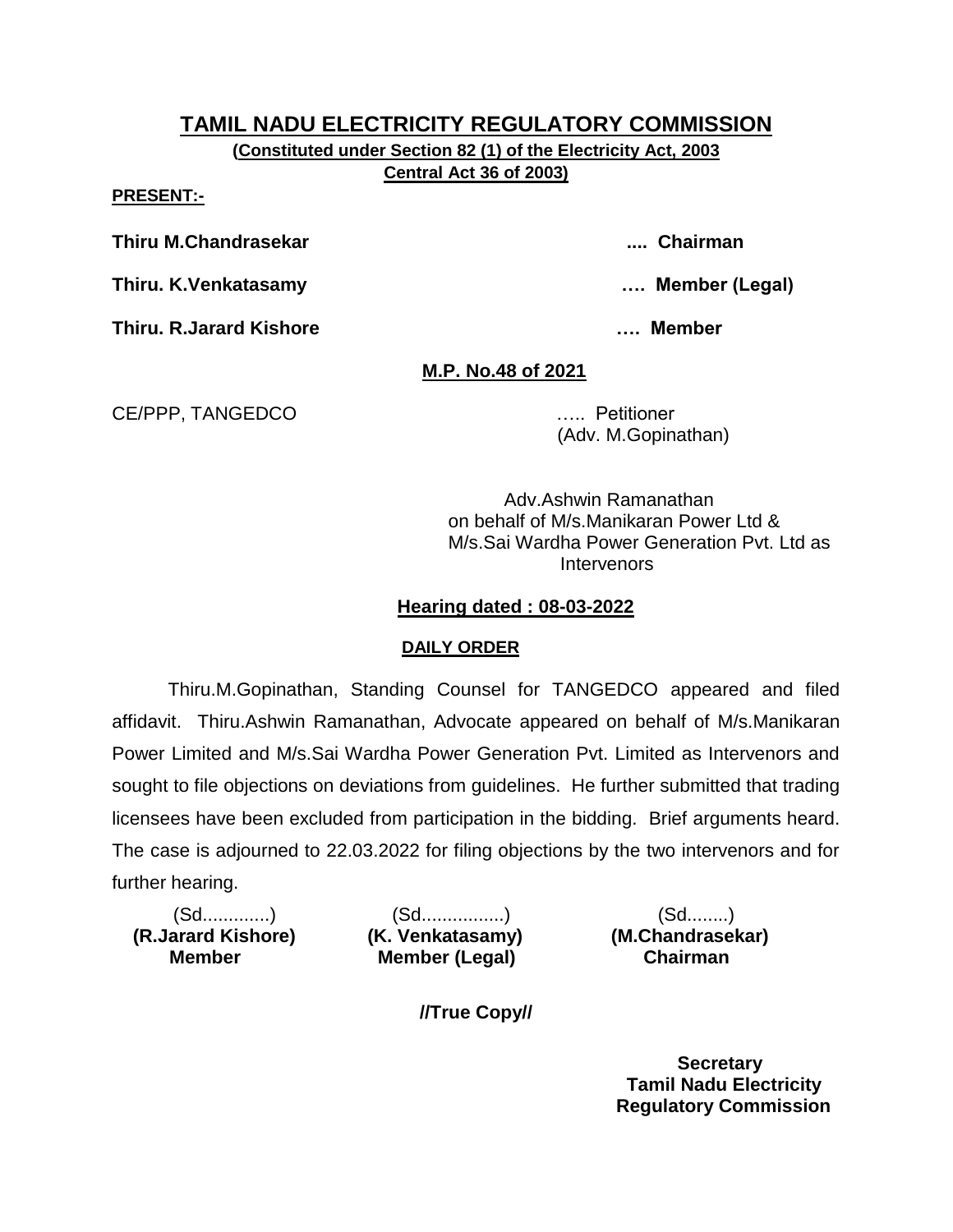**(Constituted under Section 82 (1) of the Electricity Act, 2003 Central Act 36 of 2003)**

#### **PRESENT:-**

**Thiru M.Chandrasekar .... Chairman**

**Thiru. K.Venkatasamy …. Member (Legal)**

**Thiru. R.Jarard Kishore …. Member** 

## **T.A. No.64 of 2022**

M/s.Rajkumar Impex Pvt. Limited ….. Petitioner

Versus

(i) CMD/TANGEDCO (ii) CFC/Revenue (iii) Director/Finance (iv)SE/Tuticorin EDC ….. Respondents

(Adv.M.Gopinathan)

## **Hearing dated : 08-03-2022**

### **DAILY ORDER**

No representation from the petitioner side. Thiru.M.Gopinathan, Standing Counsel for TANGEDCO appeared. Commission directed Registry to send the notice to the petitioner. As similar matters are listed on 22.03.2022, the case is adjourned to 22.03.2022 for payment of court fee and filing of records.

| (Sd…………)           | (Sd.……………)            | $(Sd$            |
|--------------------|-----------------------|------------------|
| (R.Jarard Kishore) | (K. Venkatasamy)      | (M.Chandrasekar) |
| <b>Member</b>      | <b>Member (Legal)</b> | <b>Chairman</b>  |

**//True Copy//**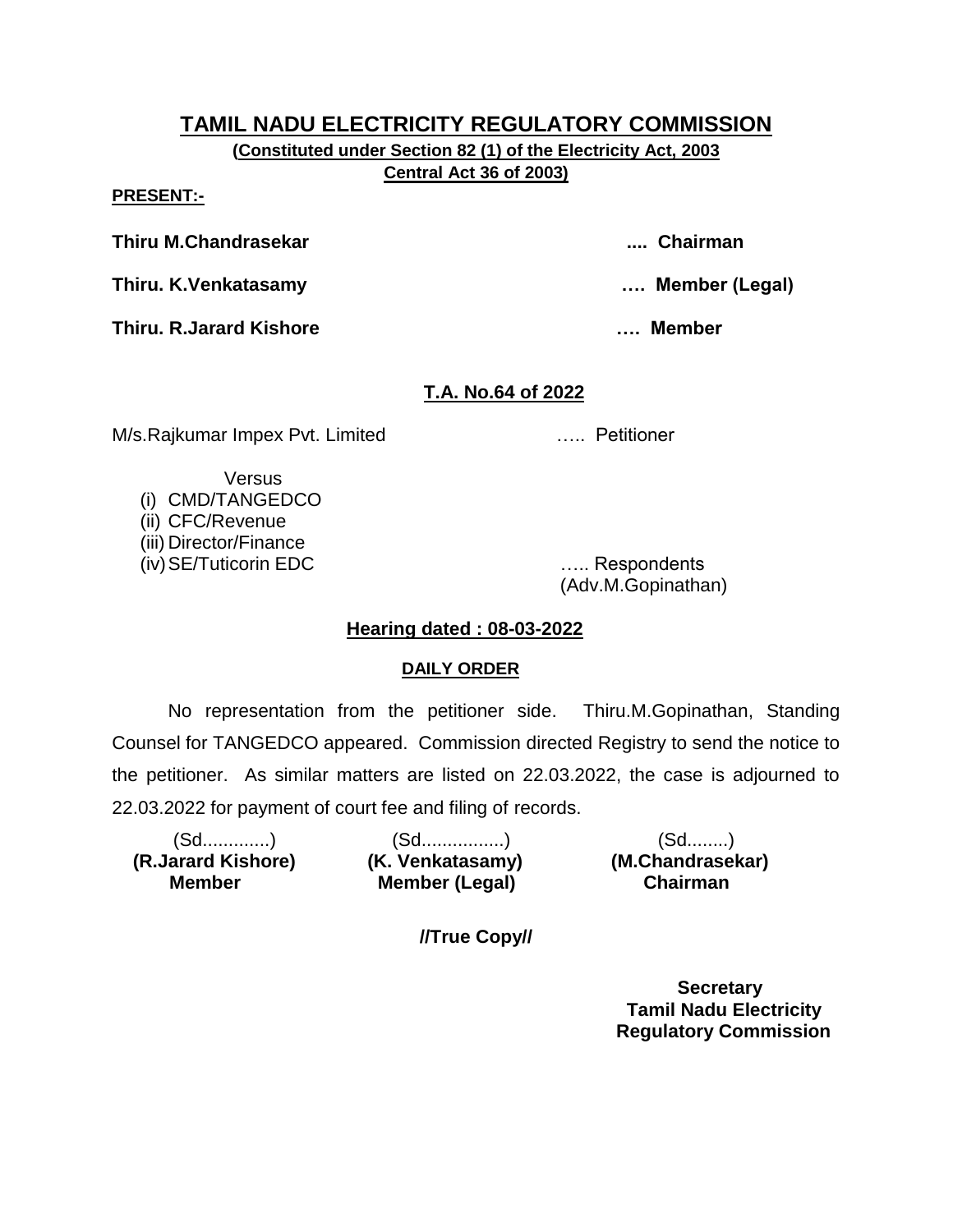**(Constituted under Section 82 (1) of the Electricity Act, 2003 Central Act 36 of 2003)**

#### **PRESENT:-**

**Thiru M.Chandrasekar .... Chairman**

**Thiru. K.Venkatasamy …. Member (Legal)**

**Thiru. R.Jarard Kishore …. Member** 

# **D.R.P.No.1 of 2019**

M/s.Rajshree Sugars & Chemicals Limited .... Petitioner

Versus

TANGEDCO & Ors.  $\qquad \qquad \ldots$  Respondents

(Adv.Rahul Balaji)

( Adv. M.Gopinathan)

# **Hearing held on 08.03.2022**

# **DAILY ORDER**

Thiru.Rahul Balaji, Advocate appeared for the petitioner. Thiru.N.C.Ramesh, Senior Advocate appeared for TANGEDCO. Arguments of the petitioner heard. At the request of the TANGEDCO side, the case is adjourned to 22.03.2022 for arguments of the respondent.

 **(R.Jarard Kishore) (K. Venkatasamy) (M.Chandrasekar) Member** 

(Sd.............) (Sd................) (Sd........) **Member (Legal) Chairman** 

**//True Copy//**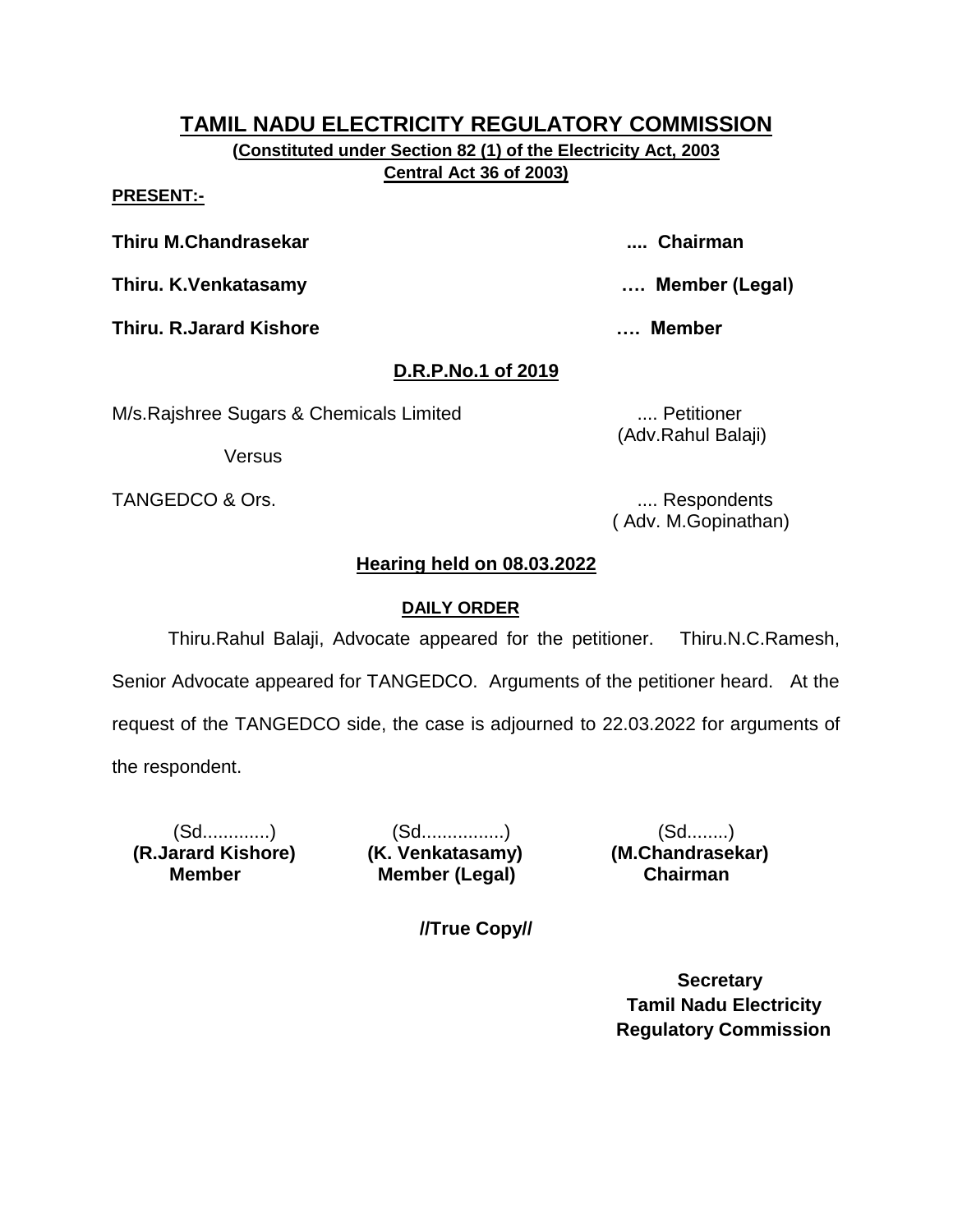**(Constituted under Section 82 (1) of the Electricity Act, 2003 Central Act 36 of 2003)**

#### **PRESENT:-**

**Thiru M.Chandrasekar .... Chairman**

**Thiru. K.Venkatasamy …. Member (Legal)**

**Thiru. R.Jarard Kishore …. Member** 

# **D.R.P.No.2 of 2019**

M/s.Rajshree Sugars & Chemicals Limited .... Petitioner

Versus

TANGEDCO & Ors. **..... 2008** TANGEDCO & Ors.

(Adv.Rahul Balaji)

( Adv. M.Gopinathan)

# **Hearing held on 08.03.2022**

## **DAILY ORDER**

Thiru.Rahul Balaji, Advocate appeared for the petitioner. Thiru.N.C.Ramesh, Senior Advocate appeared for TANGEDCO. Arguments of the petitioner heard. At the request of the TANGEDCO side, the case is adjourned to 22.03.2022 for arguments of the respondent.

 **(R.Jarard Kishore) (K. Venkatasamy) (M.Chandrasekar) Member** 

(Sd.............) (Sd................) (Sd........) **Member (Legal) Chairman** 

**//True Copy//**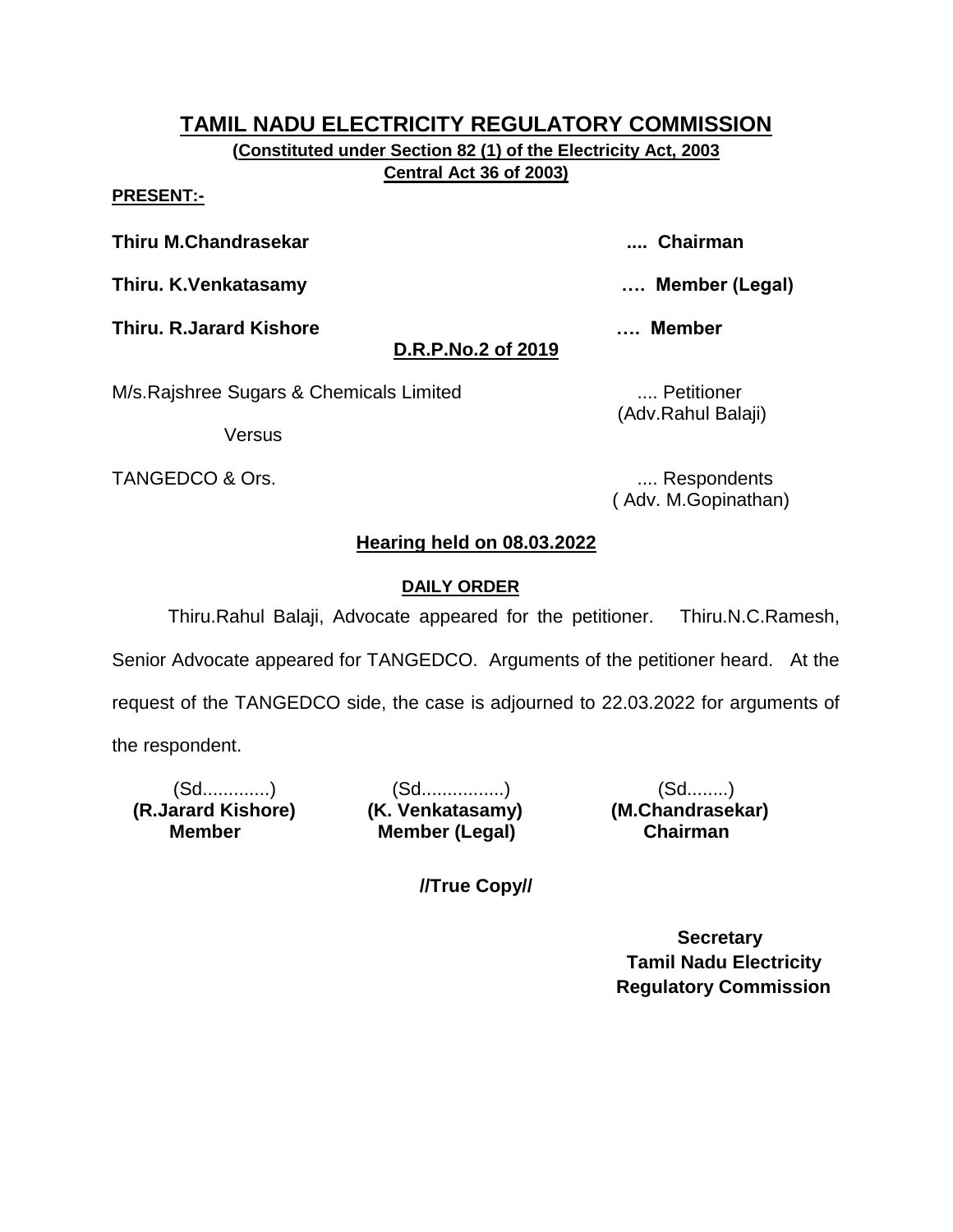**(Constituted under Section 82 (1) of the Electricity Act, 2003 Central Act 36 of 2003)**

#### **PRESENT:-**

**Thiru M.Chandrasekar .... Chairman**

**Thiru. K.Venkatasamy …. Member (Legal)**

**Thiru. R.Jarard Kishore …. Member** 

# **D.R.P.No.4 of 2019**

M/s.Rajshree Sugars & Chemicals Limited .... Petitioner

Versus

TANGEDCO & Ors. .... Respondents

(Adv.Rahul Balaji)

( Adv. M.Gopinathan)

# **Hearing held on 08.03.2022**

# **DAILY ORDER**

Thiru.Rahul Balaji, Advocate appeared for the petitioner. Thiru.N.C.Ramesh, Senior Advocate appeared for TANGEDCO. Arguments of the petitioner heard. At the request of the TANGEDCO side, the case is adjourned to 22.03.2022 for arguments of the respondent.

 **(R.Jarard Kishore) (K. Venkatasamy) (M.Chandrasekar) Member** 

(Sd.............) (Sd................) (Sd........) **Member (Legal) Chairman** 

**//True Copy//**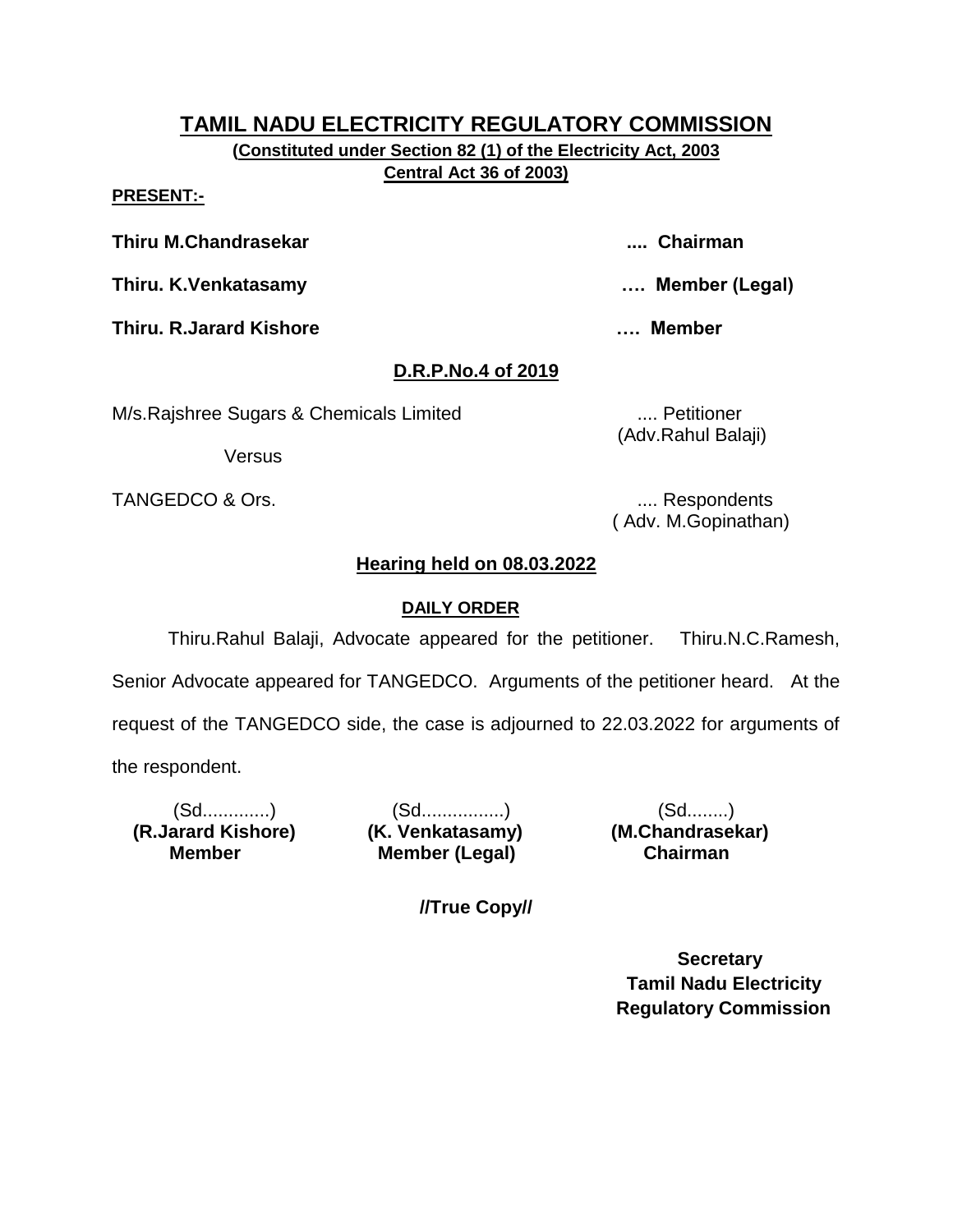**(Constituted under Section 82 (1) of the Electricity Act, 2003 Central Act 36 of 2003)**

#### **PRESENT:-**

**Thiru M.Chandrasekar .... Chairman Thiru. K.Venkatasamy …. Member (Legal) Thiru. R.Jarard Kishore …. Member** 

### **M.P.No.37 of 2021**

M/s.Kamuthi Renewable Energy Limited .... Petitioner

(Adv. Rahul Balaji )

Versus

i) CMD / TANGEDCO **in the set of the set of the set of the set of the set of the set of the set of the set of the set of the set of the set of the set of the set of the set of the set of the set of the set of the set of th** 

(Adv.M.Gopinathan)

### **Hearing held on 08-03-2022**

### **DAILY ORDER**

Thiru.Rahul Balaji, Advocate appeared for the petitioner. Thiru.N.C.Ramesh, Senior Advocate appeared for TANGEDCO and sought short adjournment. Thiru.V.Anil Kumar, Standing Counsel for TANTRANSCO appeared. At the request of the

TANGEDCO side, the case is adjourned to 29.03.2022 for arguments.

 **(R.Jarard Kishore) (K. Venkatasamy) (M.Chandrasekar) Member** 

(Sd.............) (Sd................) (Sd........) **Member (Legal) Chairman** 

**//True Copy//**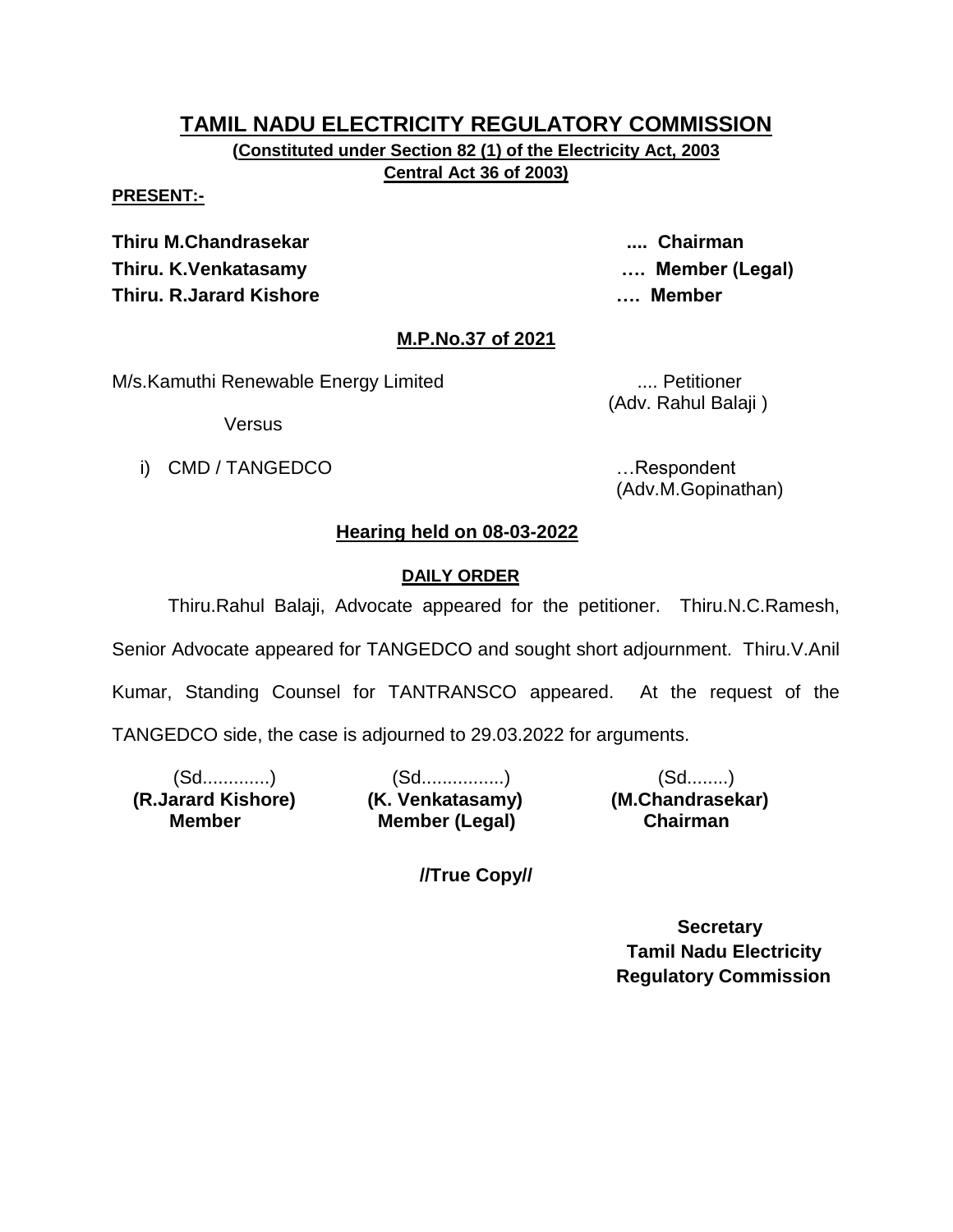**(Constituted under Section 82 (1) of the Electricity Act, 2003 Central Act 36 of 2003)**

#### **PRESENT:-**

**Thiru M.Chandrasekar .... Chairman**

**Thiru. K.Venkatasamy …. Member (Legal)**

**Thiru. R.Jarard Kishore …. Member** 

**D.R.P.No.8 of 2021**

M/s.NVR Energy Pvt. Limited ..... **MILES 2008** .... Petitioner

**Versus** 

i) CMD / TANGEDCO **in the set of the set of the set of the set of the set of the set of the set of the set of the set of the set of the set of the set of the set of the set of the set of the set of the set of the set of th** 

(Adv. Rahul Balaji)

(Adv.M.Gopinathan)

# **Hearing held on 08-03-2022**

## **DAILY ORDER**

Thiru.Rahul Balaji, Advocate appeared for the petitioner. Thiru.N.C.Ramesh, Senior Advocate appeared for TANGEDCO. Arguments of the petitioner heard. At the request of the TANGEDCO side, the case is adjourned to 15.03.2022 for arguments of the respondent.

 **(R.Jarard Kishore) (K. Venkatasamy) (M.Chandrasekar) Member** 

(Sd.............) (Sd................) (Sd........) **Member (Legal) Chairman** 

**//True Copy//**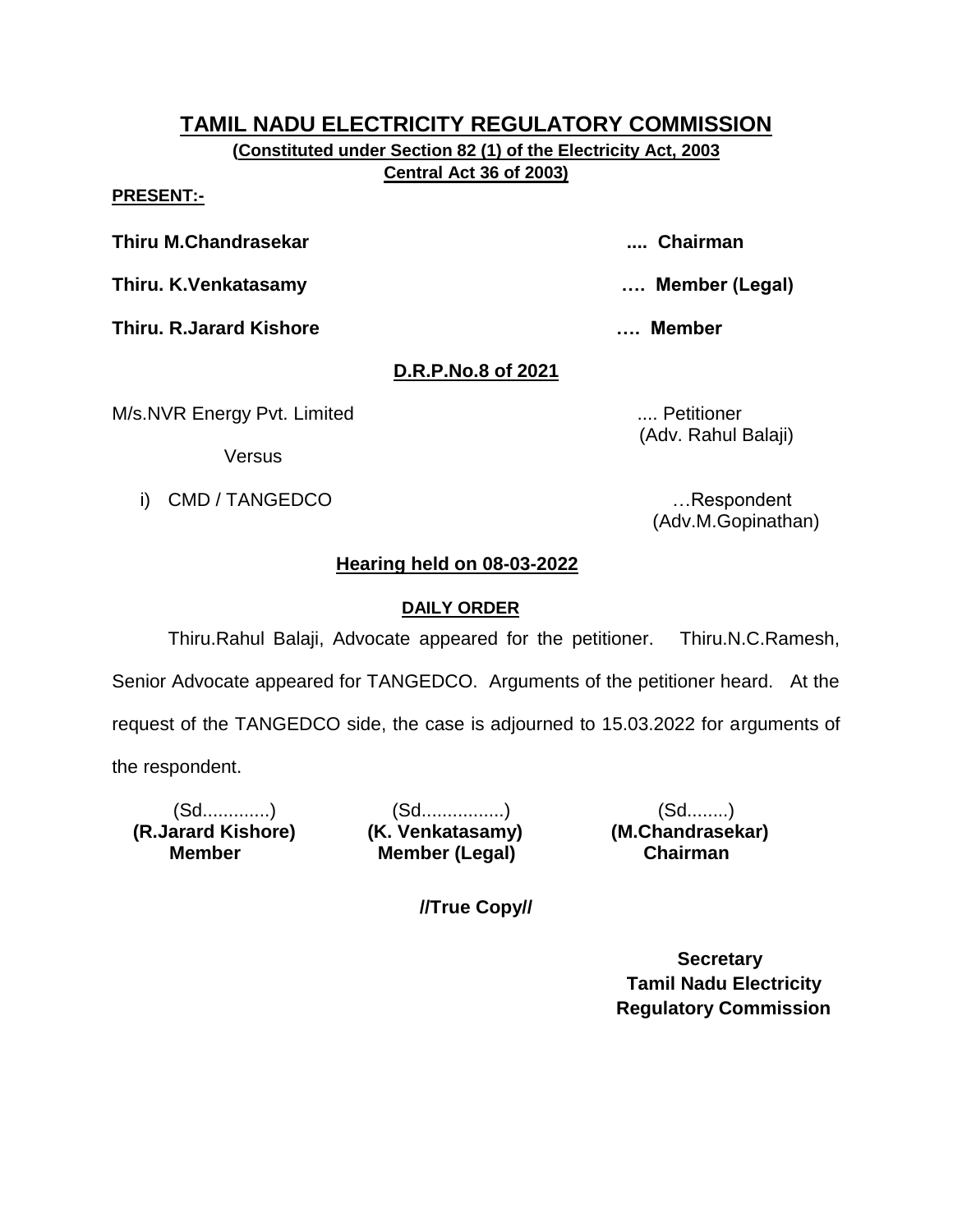**(Constituted under Section 82 (1) of the Electricity Act, 2003 Central Act 36 of 2003)**

**PRESENT:-**

**Thiru M.Chandrasekar .... Chairman**

**Thiru. K.Venkatasamy …. Member (Legal)**

**Thiru. R.Jarard Kishore …. Member** 

# **D.R.P.No.9 of 2021**

M/s.Narbheram Solar TN Pvt Limited .... Petitioner

(Adv. Rahul Balaji)

Versus

i) CMD / TANGEDCO **i** and the set of the set of the set of the set of the set of the set of the set of the set of the set of the set of the set of the set of the set of the set of the set of the set of the set of the set o

(Adv.M.Gopinathan)

# **Hearing held on 08-03-2022**

# **DAILY ORDER**

Thiru.Rahul Balaji, Advocate appeared for the petitioner. Thiru.N.C.Ramesh, Senior Advocate appeared for TANGEDCO. Arguments of the petitioner heard. At the request of the TANGEDCO side, the case is adjourned to 15.03.2022 for arguments of the respondent.

 **(R.Jarard Kishore) (K. Venkatasamy) (M.Chandrasekar) Member** 

(Sd.............) (Sd................) (Sd........) **Member (Legal) Chairman** 

**//True Copy//**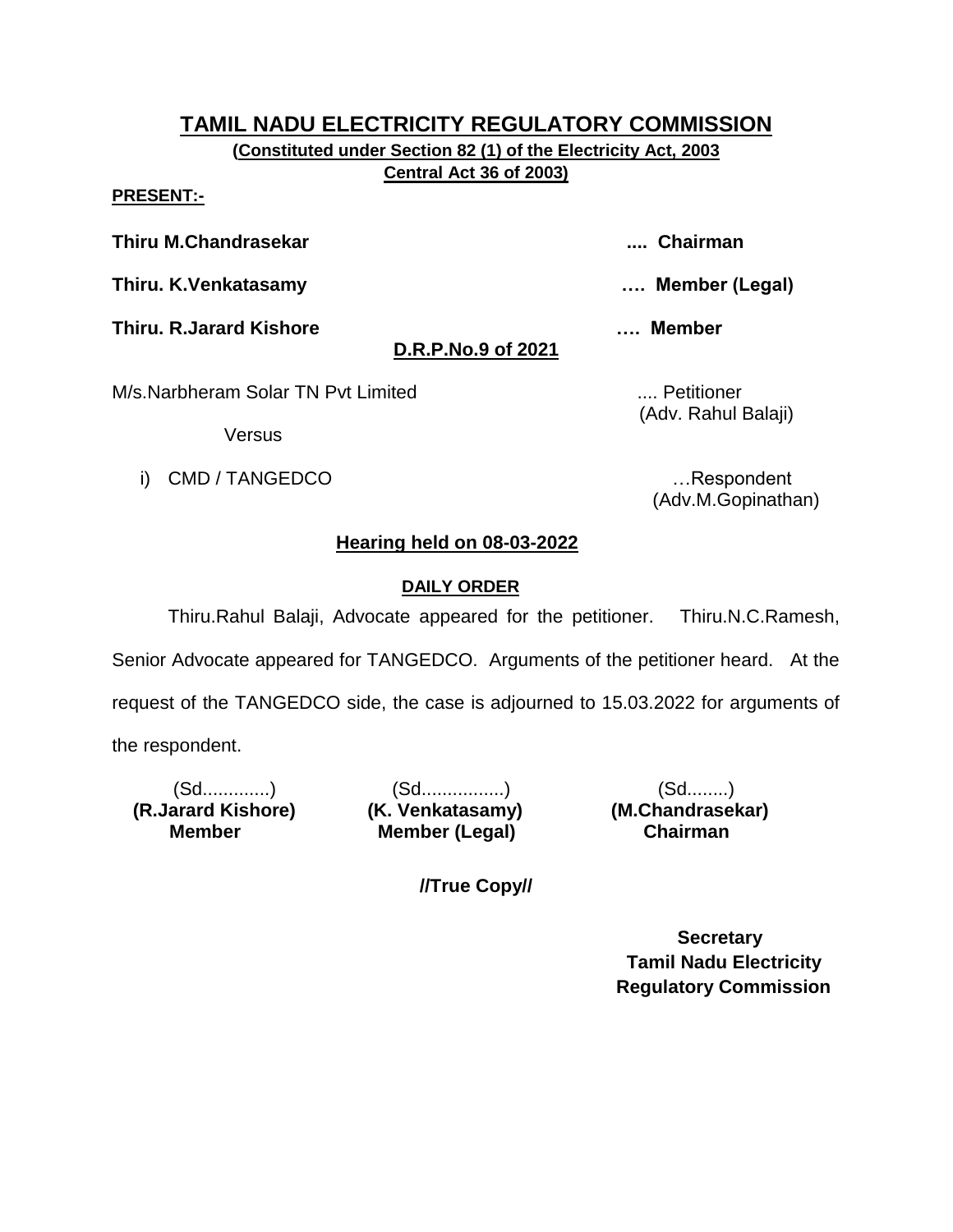**(Constituted under Section 82 (1) of the Electricity Act, 2003 Central Act 36 of 2003)**

**PRESENT:-**

**Thiru M.Chandrasekar .... Chairman**

**Thiru. K.Venkatasamy …. Member (Legal)**

**Thiru. R.Jarard Kishore …. Member** 

# **D.R.P.No.13 of 2021**

M/s.EID Parry (India) Limited .... Petitioner

(Adv. Rahul Balaji)

Versus

- i) CMD / TANGEDCO
- ii) CFC/Revenue, TANGEDCO …Respondents

(Adv.M.Gopinathan)

# **Hearing held on 08-03-2022**

# **DAILY ORDER**

Thiru.Rahul Balaji, Advocate appeared for the petitioner. Thiru.N.C.Ramesh, Senior Advocate appeared for TANGEDCO. Arguments of the petitioner heard. At the request of the TANGEDCO side, the case is adjourned to 22.03.2022 for arguments of the respondent.

 **(R.Jarard Kishore) (K. Venkatasamy) (M.Chandrasekar) Member** 

(Sd.............) (Sd................) (Sd........) **Member (Legal) Chairman** 

**//True Copy//**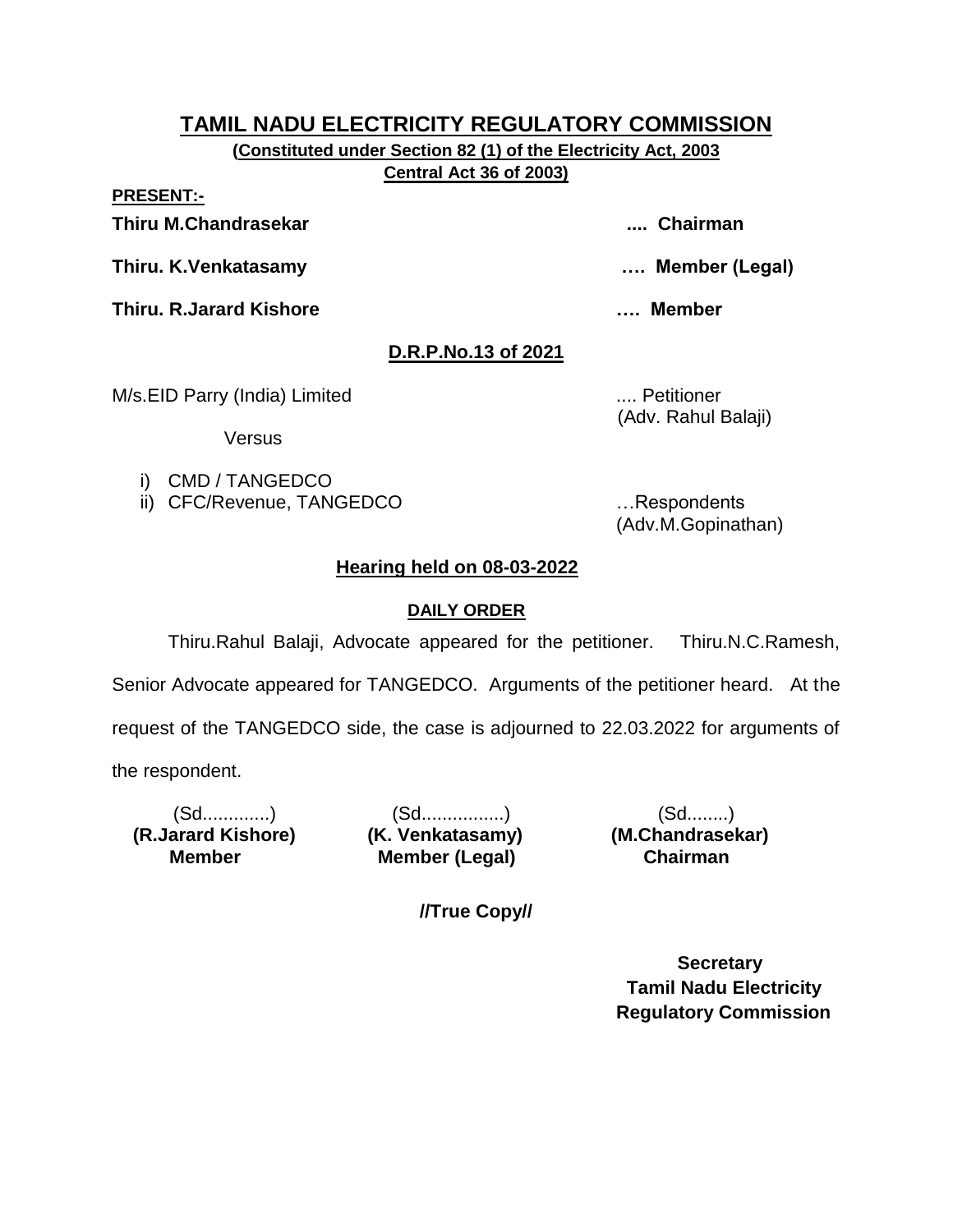**(Constituted under Section 82 (1) of the Electricity Act, 2003 Central Act 36 of 2003)**

#### **PRESENT:-**

**Thiru M.Chandrasekar .... Chairman**

**Thiru. K.Venkatasamy …. Member (Legal)**

**Thiru. R.Jarard Kishore …. Member** 

# **D.R.P.No.17 of 2021**

M/s.Dharani Sugars and Chemicals Limited …. Petitioner

**Versus** CMD/TANGEDCO & Ors. …. Respondents

(Adv.Rahul Balaji)

(Adv.M.Gopinathan)

# **Hearing held on 08-03-2022**

# **DAILY ORDER**

Thiru.Rahul Balaji, Advocate appeared for the petitioner and sought short adjournment. Thiru.M.Gopinathan, Standing Counsel appeared for TANGEDCO. At the request of the petitioner side, the case is adjourned to 22.03.2022 for arguments.

 **(R.Jarard Kishore) (K. Venkatasamy) (M.Chandrasekar) Member** 

(Sd.............) (Sd................) (Sd........) **Member (Legal) Chairman** 

**//True Copy//**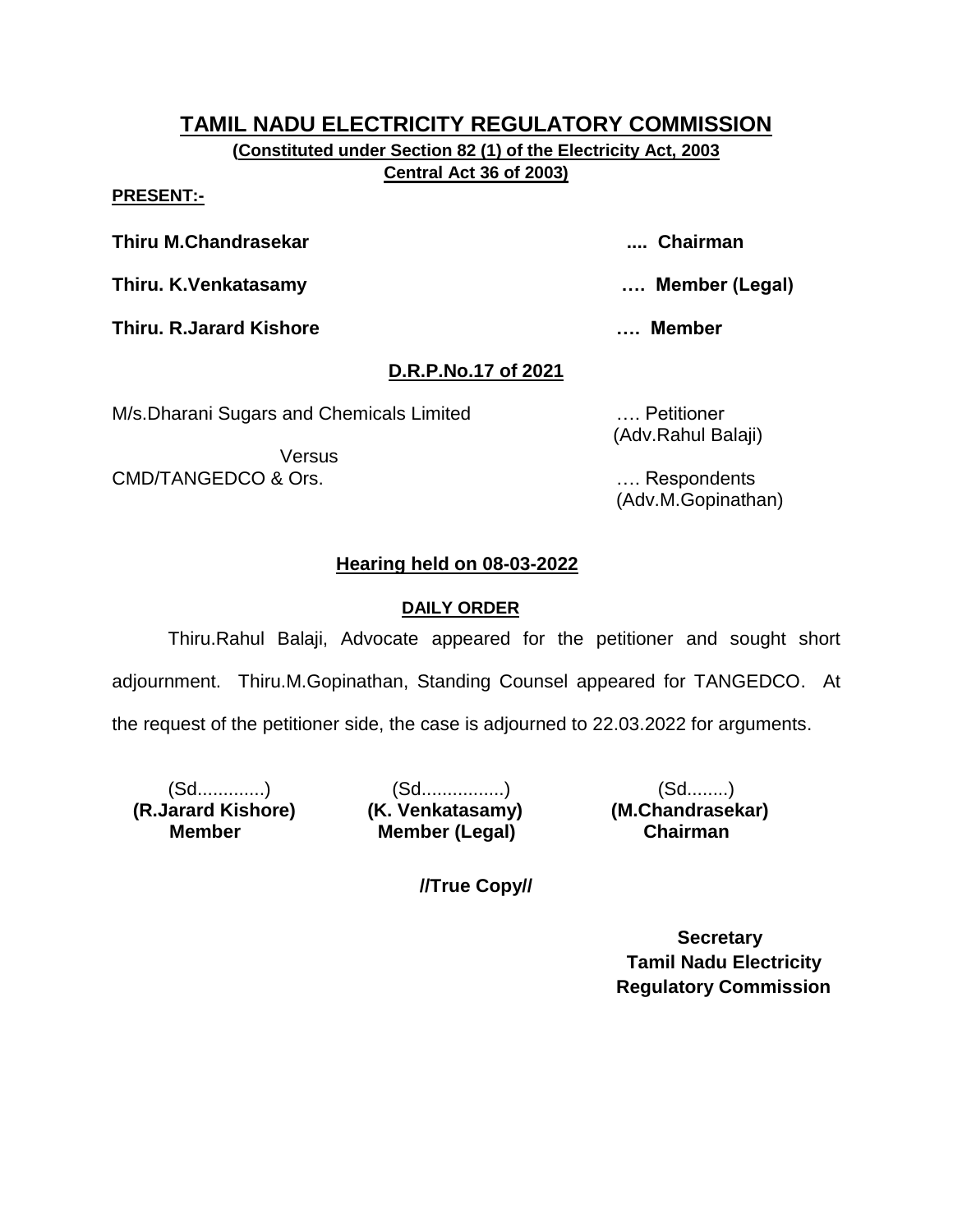**(Constituted under Section 82 (1) of the Electricity Act, 2003**

**Central Act 36 of 2003)**

**PRESENT:-**

**Thiru M.Chandrasekar .... Chairman**

**Thiru. K.Venkatasamy …. Member (Legal)**

**Thiru. R.Jarard Kishore …. Member** 

### **T.A.No.6 of 2022 to T.A.No.12 of 2022**

Tamil Nadu Power Producers' Association & six others .... Petitioner

Versus

i) CMD / TANGEDCO & Ors. **Example 20** in the second control of the second control of the second control of the second control of the second control of the second control of the second control of the second control of the s

(Adv.M.Gopinathan)

(Adv.Rahul Balaji)

# **Hearing held on 08-03-2022**

# **DAILY ORDER**

Thiru.Rahul Balaji, Advocate appeared for the petitioners. Thiru.M.Gopinathan,

Standing Counsel for TANGEDCO appeared. Thiru.V.Anil Kumar, Standing Counsel for

TANTRANSCO appeared and sought short adjournment. At the request of the

respondent side, the case is adjourned to 15.03.2022 for arguments.

 **(R.Jarard Kishore) (K. Venkatasamy) (M.Chandrasekar) Member** 

(Sd.............) (Sd................) (Sd........) **Member (Legal) Chairman** 

**//True Copy//**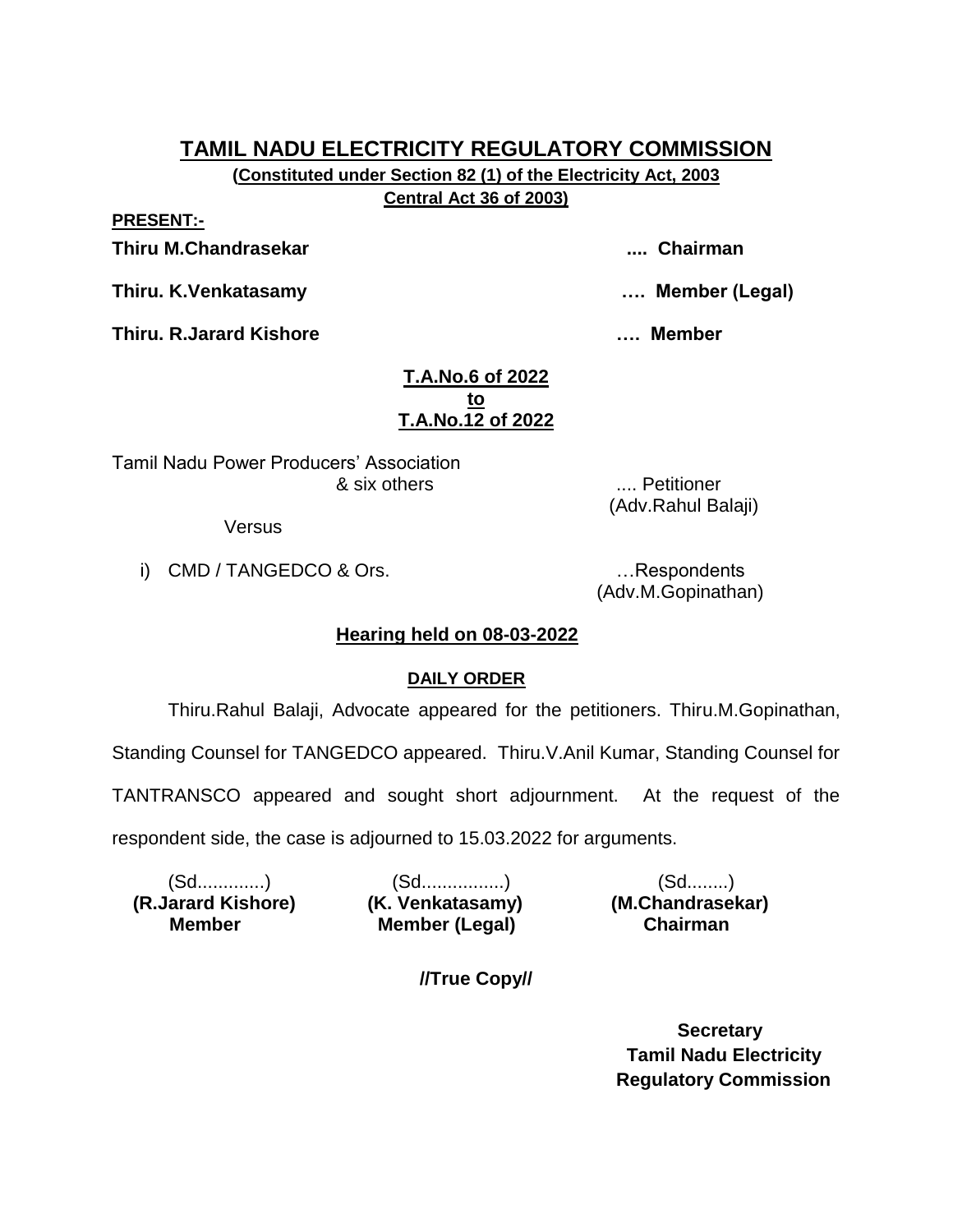**(Constituted under Section 82 (1) of the Electricity Act, 2003 Central Act 36 of 2003)**

**PRESENT:-**

**Thiru M.Chandrasekar .... Chairman**

**Thiru. K.Venkatasamy …. Member (Legal)**

**Thiru. R.Jarard Kishore …. Member** 

# **M.P.No.2 of 2019**

TANGEDCO ….. Petitioner (Thiru Richardson Wilson, Addl.Government Pleader)

**Versus** 

- (1) Asahi Glass India Limited
- (2) Technical Stamp Lings Automotive Ltd.
- (3) National Textile Corpn. Ltd.
- (4) CAMBODIA Mills
- (5) Pankaja Mills
- (6) Sri Ranga Vills Spg. & Wvg Mills
- (7) Kaleeswara Mills
- (8) Pioneer Spinners
- (9) Tmt. Muthammal Textiles Mills Pvt. Ltd.
- (10) The Southern India Mills Association
- (11) Best Cotton Mills
- (12) Spictex Cotton Mills
- (13) Super Sales India Ltd.
- (14) Aswin Textiles (P) Ltd.
- (15) Bannari Amman Spinning Mills Ltd.
- (16) Bannari Amman Spinning Mills Ltd.
- (17) Rajapalayam Mills Limited
- (18) Tamil Nadu Spinnings Mills Association
- (19) Indosheell Mould Limited
- (20) TATA Consultancy Services
- (21) Madras Cements Limited ....... Respondents

 (Adv. R.S.Panidyaraj for R-3, R-4, R-5, R-6, R-7, R-8, R-10, R-11, R-13, R-14, R-15, R-16, R-17, R-18 & R-19) Adv. Rahul Balaji for R-9 & R-21)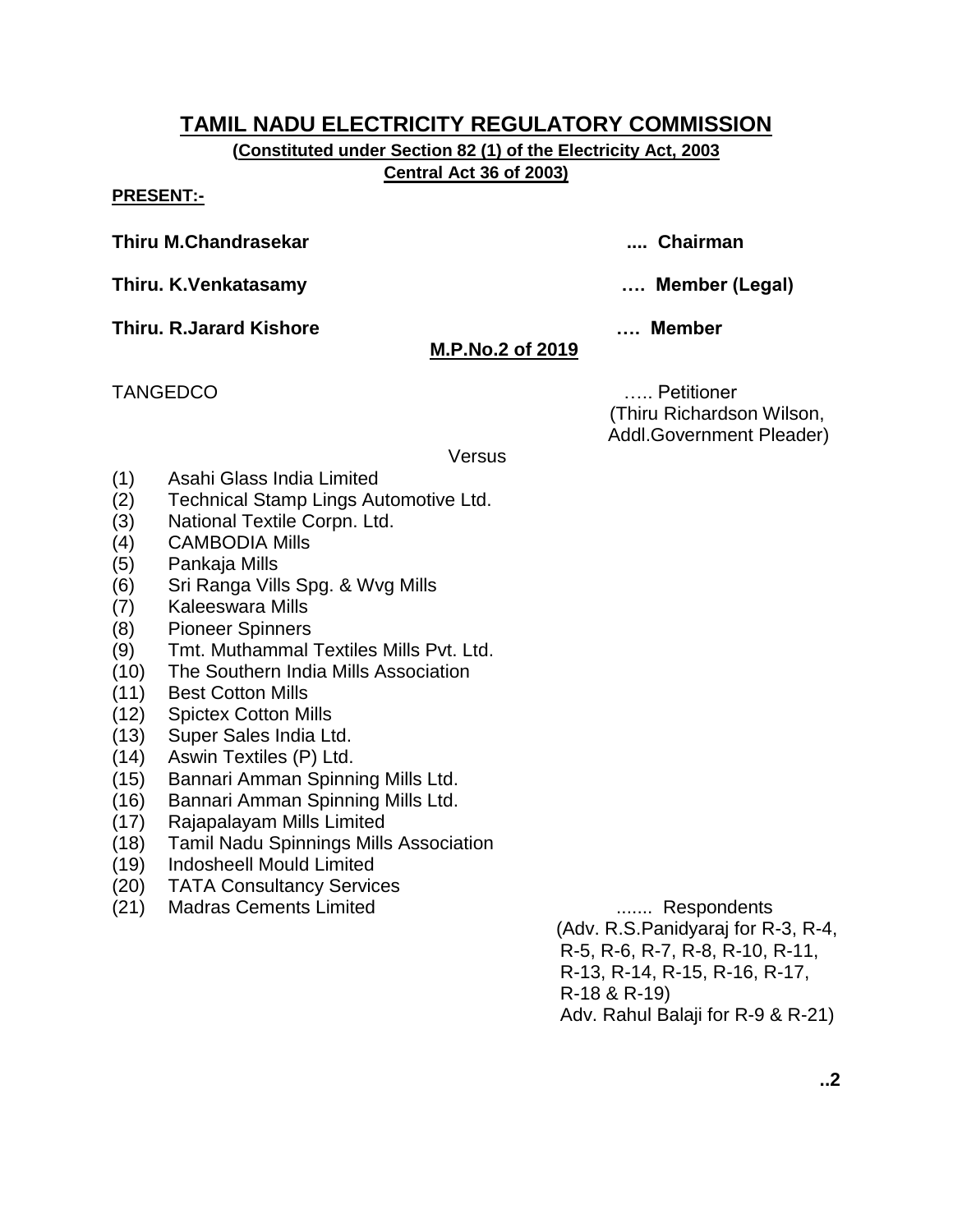#### **Hearing dated : 08-03-2022**

#### **DAILY ORDER**

Thiru.Richardson Wilson, Additional Government Pleader appeared for TANGEDCO. Thiru.S.P.Parthasarathy, Advocate appeared for R-3 to R-8, R-10, R-11 & R-13 to R-19. Thiru.Rahul Balaji, Advocate appeared for R-9 & R-21. Arguments of all side heard. Written submissions to be filed by all the parties within 3 weeks. Order reserved.

 **(R.Jarard Kishore) (K. Venkatasamy) (M.Chandrasekar) Member** 

(Sd.............) (Sd................) (Sd........) **Member (Legal) Chairman** 

**//True Copy//**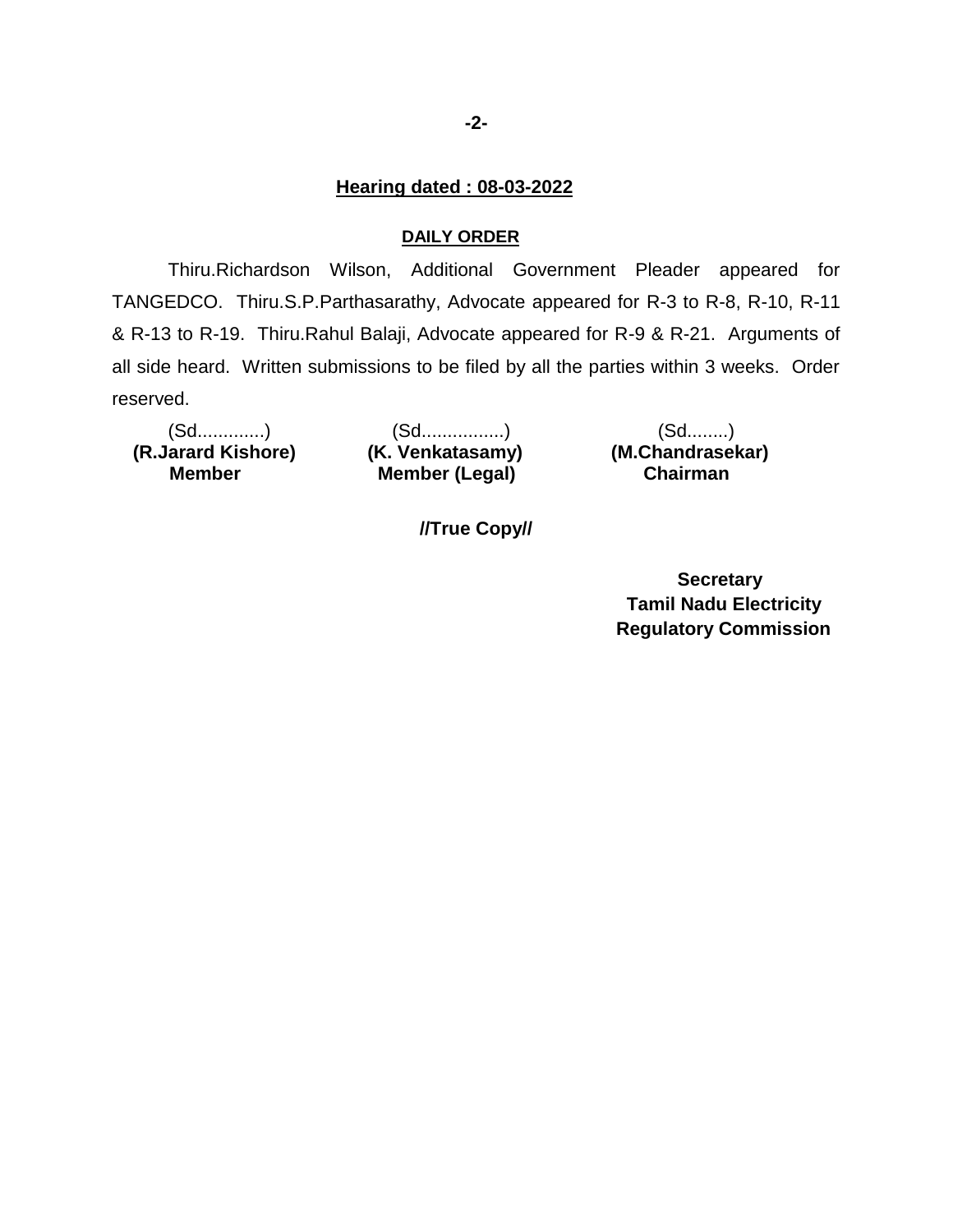**(Constituted under Section 82 (1) of the Electricity Act, 2003 Central Act 36 of 2003)**

#### **PRESENT:-**

**Thiru M.Chandrasekar .... Chairman**

**Thiru. K.Venkatasamy …. Member (Legal)**

**Thiru. R.Jarard Kishore …. Member** 

# **R.P.No.2 of 2013**

Spictex Cotton Mills (P) Ltd. **Example 20 and Spictex Cotton Mills** (P) Ltd.

 (Thiru R.S.Pandiyaraj Advocate for Petitioner)

**Versus** 

TANGEDCO

 ….. Respondent (Thiru.Richardson Wilson, Addl.Government Pleader)

## **Hearing dated : 08-03-2022**

## **DAILY ORDER**

Thiru.S.P.Parthasarathy, Advocate appeared for the petitioner and sought short adjournment. Thiru.Richardson Wilson, Additional Government Pleader appeared for the respondent. At the request of the petitioner side, the case is adjourned to 19.04.2022 for arguments.

 **(R.Jarard Kishore) (K. Venkatasamy) (M.Chandrasekar) Member** 

(Sd.............) (Sd................) (Sd........) **Member (Legal) Chairman** 

**//True Copy//**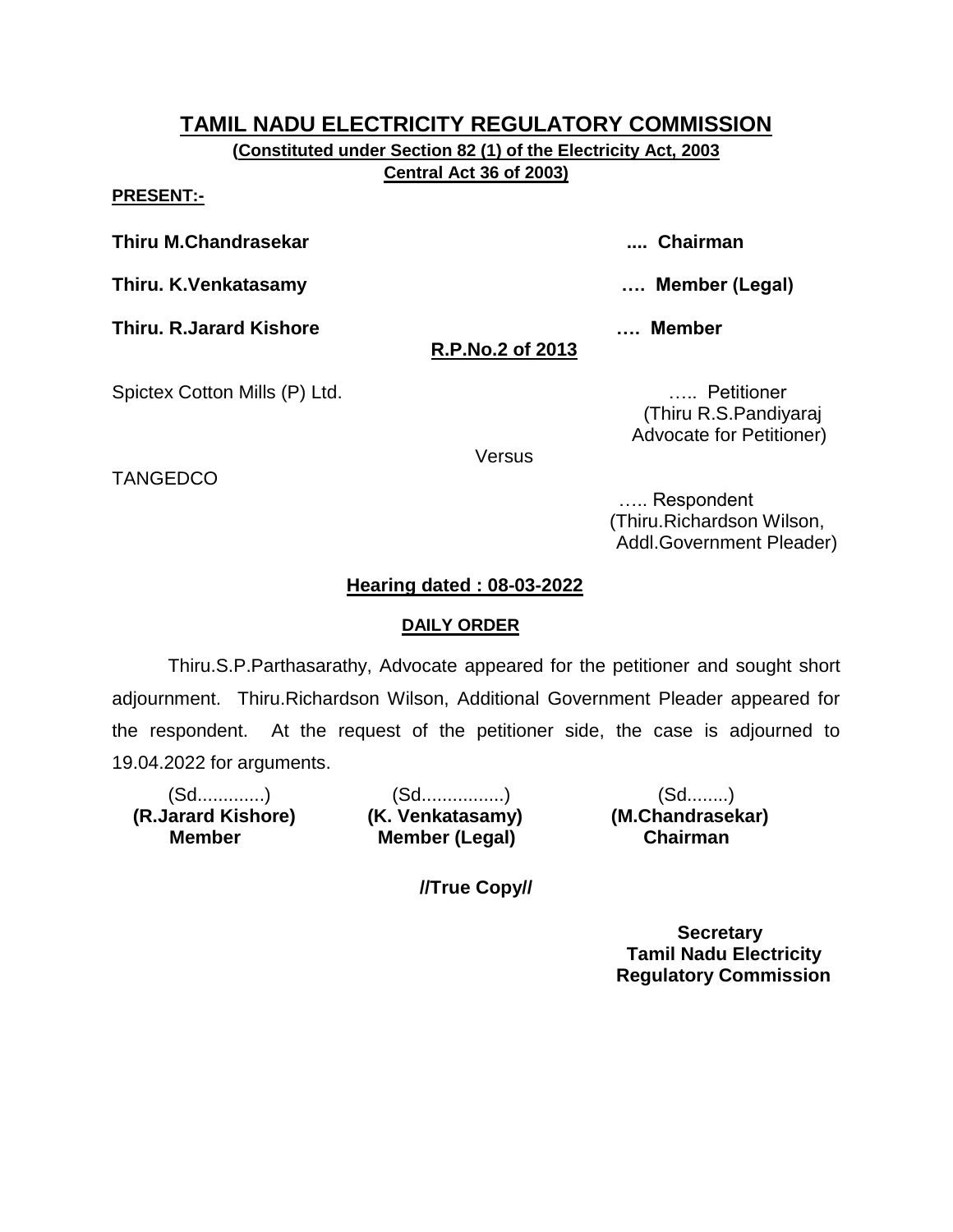**(Constituted under Section 82 (1) of the Electricity Act, 2003 Central Act 36 of 2003)**

**PRESENT:-**

**Thiru M.Chandrasekar .... Chairman**

**Thiru. K.Venkatasamy …. Member (Legal)**

**Thiru. R.Jarard Kishore …. Member** 

# **D.R.P.No.14 of 2013**

Sri Pathy Papers and Board (P) Ltd. **Example 20** Mathematic entries and the set of the set of the set of the set of the set of the set of the set of the set of the set of the set of the set of the set of the set of the set

 (Thiru R.S.Pandiyaraj Advocate for Petitioner)

**Versus** 

(1) CFC/TANGEDCO

(2) SE, Virudhunagar EDC ….. Respondent

 (Thiru.Richardson Wilson, Addl.Government Pleader)

# **Hearing dated : 08-03-2022**

## **DAILY ORDER**

Thiru.S.P.Parthasarathy, Advocate appeared for the petitioner and sought short adjournment. Thiru.Richardson Wilson, Additional Government Pleader appeared for the respondent. At the request of the petitioner side, the case is adjourned to 19.04.2022 for arguments.

 **(R.Jarard Kishore) (K. Venkatasamy) (M.Chandrasekar) Member** 

(Sd.............) (Sd................) (Sd........) **Member (Legal) Chairman** 

**//True Copy//**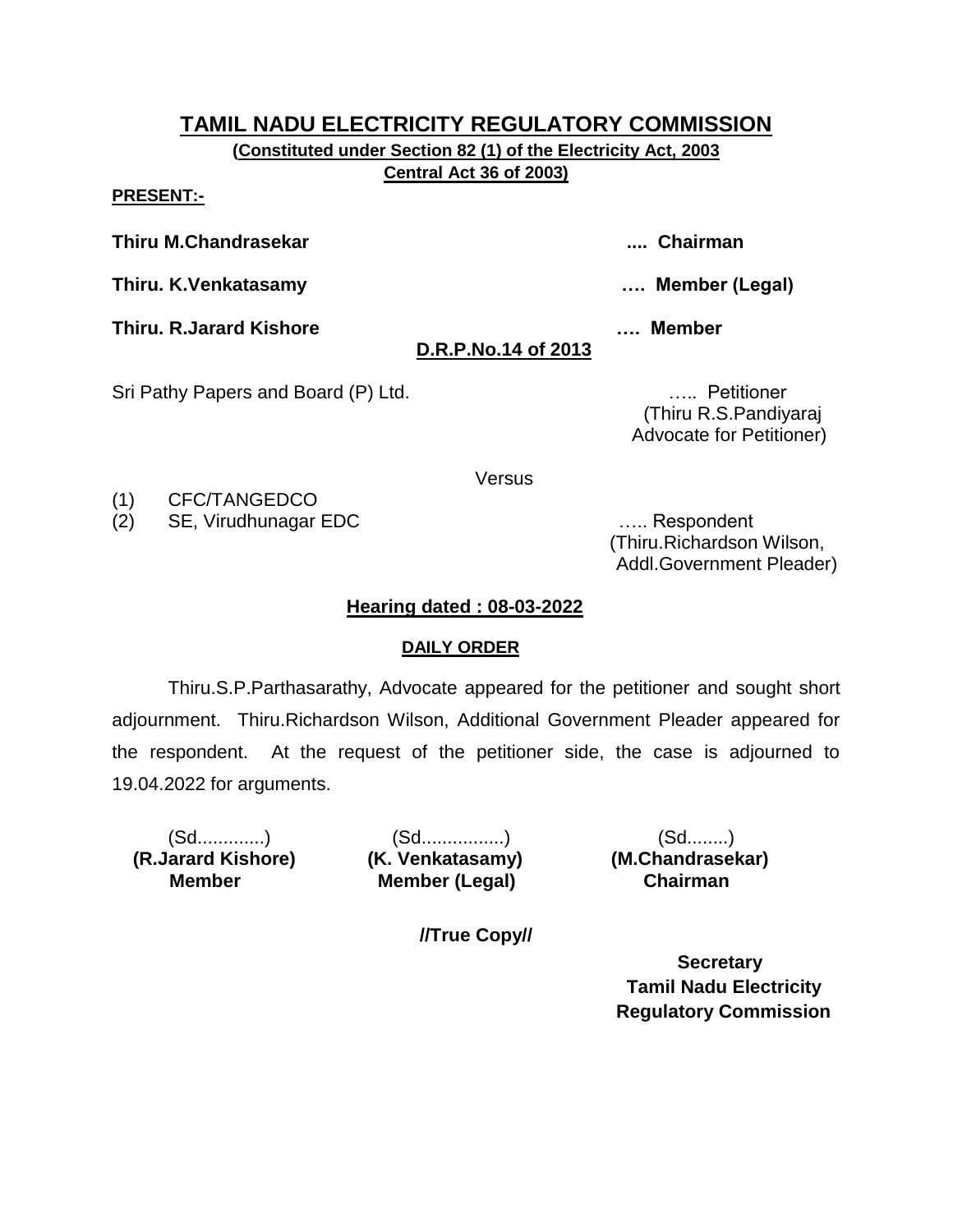**(Constituted under Section 82 (1) of the Electricity Act, 2003 Central Act 36 of 2003)**

#### **PRESENT:-**

**Thiru M.Chandrasekar .... Chairman**

**Thiru. K.Venkatasamy …. Member (Legal)**

**Thiru. R.Jarard Kishore …. Member** 

## **D.R.P.No.15 of 2013**

Sri Pathy Papers and Board (P) Ltd. **Example 20** Mathematic entries and the set of the set of the set of the set of the set of the set of the set of the set of the set of the set of the set of the set of the set of the set

 (Thiru R.S.Pandiyaraj Advocate for Petitioner)

**Versus** 

CFC/ TANGEDCO and others

 ….. Respondent (Thiru.Richardson Wilson, Addl.Government Pleader)

### **Hearing dated : 08-03-2022**

### **DAILY ORDER**

Thiru.S.P.Parthasarathy, Advocate appeared for the petitioner and sought short adjournment. Thiru.Richardson Wilson, Additional Government Pleader appeared for the respondent. At the request of the petitioner side, the case is adjourned to 19.04.2022 for arguments.

 **(R.Jarard Kishore) (K. Venkatasamy) (M.Chandrasekar) Member** 

(Sd.............) (Sd................) (Sd........) **Member (Legal) Chairman** 

**//True Copy//**